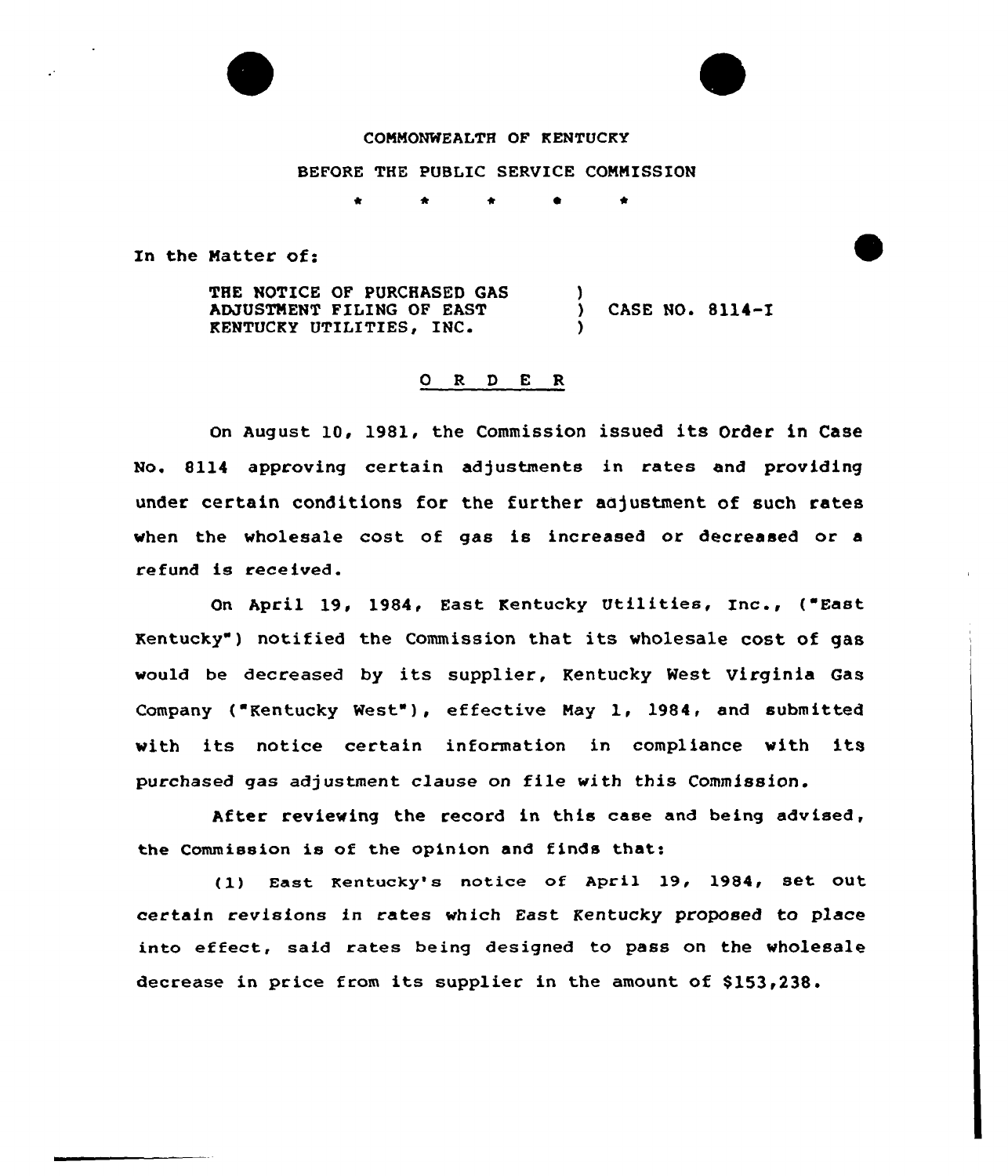

(3) East Kentucky's notice of April 19, 1984, contained an error in the calculation of the decrease in rates. The reduction should be 77.07 cents per Mcf rather than 78.20 as proposed.

(4) East Kentucky's adjustment in rates under the purchased gas adjustment provisions approved by the Commission in its order in Case No. <sup>8114</sup> dated August 10, 1981, is fair, just and reasonable and in the public interest and should be effective with gas supplied on and after May 1, 1984.

IT IS THEREFORE ORDERED that the rates in the Appendix to this Order be and they hereby are authorized effective with gas supplied on and after May 1, 1984.

IT IS FURTHER ORDERED that within 30 days of the date of this Order East Kentucky shall file with this Commission its revised tariffs setting out the rates authorized herein.

Done at Frankfort, Kentucky, this 7th day of May, 1984.

PUBLIC SERVICE COMMISSION **Chairman** Chairman Commiss

ATTEST:

**Secretary**